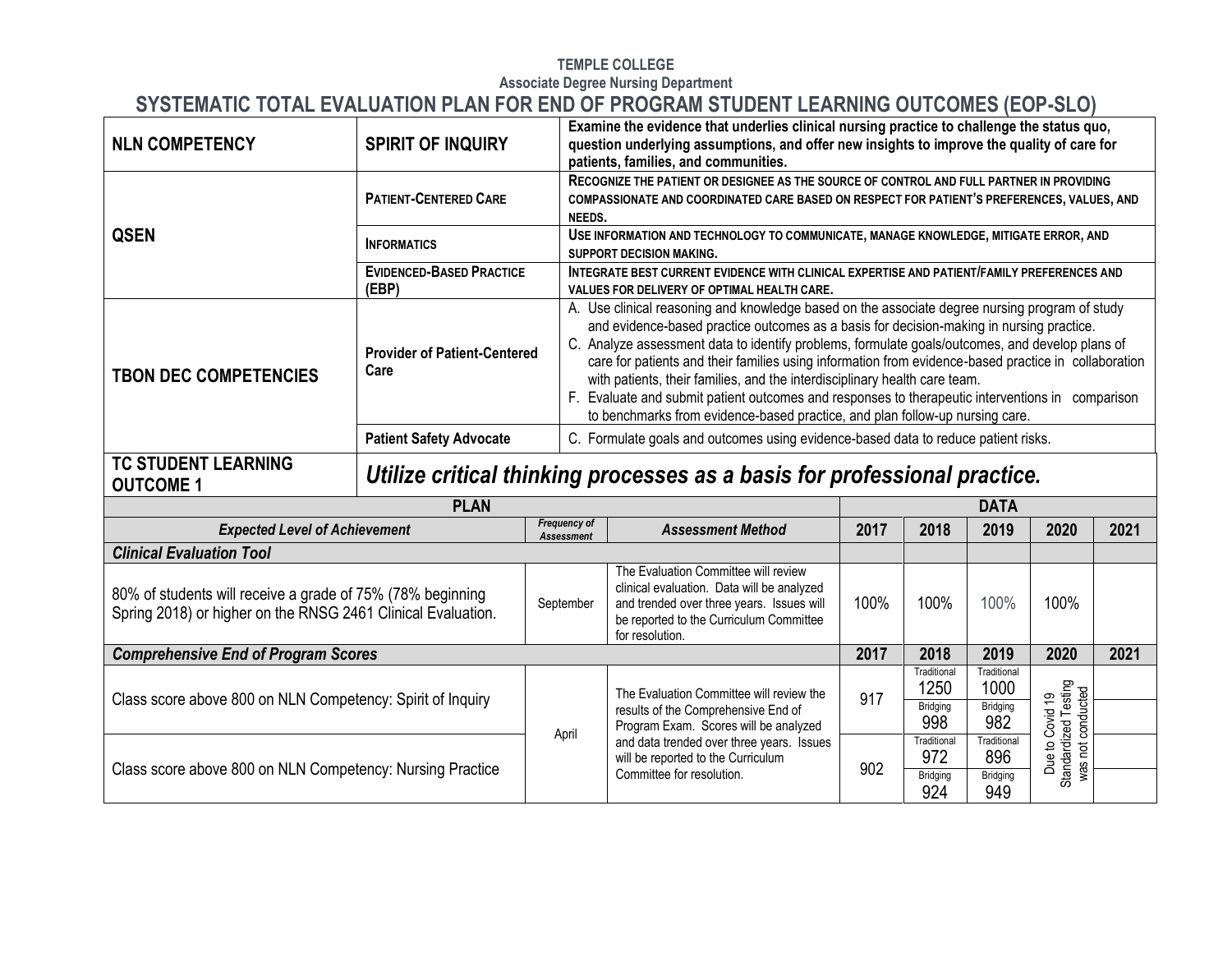| Class score above 800 on QSEN Item: Pt Centered Care:                                                                                                                           |           |                                                                                                                                                                                                                                 | 906  | Traditional<br>975                                                                                                                                                                                                                                                                                                                                                                                                                                                                                                                                                                                                                                                      | Traditional<br>885 |  |      |
|---------------------------------------------------------------------------------------------------------------------------------------------------------------------------------|-----------|---------------------------------------------------------------------------------------------------------------------------------------------------------------------------------------------------------------------------------|------|-------------------------------------------------------------------------------------------------------------------------------------------------------------------------------------------------------------------------------------------------------------------------------------------------------------------------------------------------------------------------------------------------------------------------------------------------------------------------------------------------------------------------------------------------------------------------------------------------------------------------------------------------------------------------|--------------------|--|------|
| Dimension of Care                                                                                                                                                               |           |                                                                                                                                                                                                                                 |      | 928                                                                                                                                                                                                                                                                                                                                                                                                                                                                                                                                                                                                                                                                     | 937                |  |      |
| Class score above 800 on QSEN Item: Informatics                                                                                                                                 |           |                                                                                                                                                                                                                                 | 871  | <b>Bridging</b><br>Bridging<br>Traditional<br>Traditional<br>973<br>922<br>not<br>Bridging<br>Bridging<br>905<br>955<br>Testing was<br>Traditional<br>Traditional<br>946<br>904<br><b>Bridging</b><br>Bridging<br>966<br>895<br>Traditional<br>Traditional<br>Standardized<br>1085<br>880<br>conducted<br>Bridging<br>Bridging<br>933<br>967<br>Traditional<br>Traditional<br>975<br>893<br>Bridging<br>Bridging<br>929<br>947<br><u>ლ</u><br>Traditional<br>Traditional<br>to Covid<br>895<br>978<br><b>Bridging</b><br>Bridging<br>930<br>946<br>Traditional<br>Traditional<br>Due<br>979<br>889<br><b>Bridging</b><br>Bridging<br>937<br>944<br>2018<br>2019<br>2020 |                    |  |      |
|                                                                                                                                                                                 |           |                                                                                                                                                                                                                                 |      |                                                                                                                                                                                                                                                                                                                                                                                                                                                                                                                                                                                                                                                                         |                    |  |      |
| Class score above 800 on QSEN Item: Evidence-Based Practice                                                                                                                     |           |                                                                                                                                                                                                                                 | 907  |                                                                                                                                                                                                                                                                                                                                                                                                                                                                                                                                                                                                                                                                         |                    |  |      |
|                                                                                                                                                                                 |           |                                                                                                                                                                                                                                 |      |                                                                                                                                                                                                                                                                                                                                                                                                                                                                                                                                                                                                                                                                         |                    |  |      |
| Class score above 800 on AACN Category:                                                                                                                                         |           | The Evaluation Committee will review the                                                                                                                                                                                        | 940  |                                                                                                                                                                                                                                                                                                                                                                                                                                                                                                                                                                                                                                                                         |                    |  |      |
| Designer/Manager/Coordinator of Care                                                                                                                                            |           | results of the Comprehensive End of<br>Program Exam. Scores will be analyzed                                                                                                                                                    |      |                                                                                                                                                                                                                                                                                                                                                                                                                                                                                                                                                                                                                                                                         |                    |  |      |
|                                                                                                                                                                                 | April     | and data trended over three years. Issues<br>will be reported to the Curriculum                                                                                                                                                 | 900  |                                                                                                                                                                                                                                                                                                                                                                                                                                                                                                                                                                                                                                                                         |                    |  |      |
| Class score above 800 on AACN Category: Provider of Care                                                                                                                        |           | Committee for resolution.                                                                                                                                                                                                       |      |                                                                                                                                                                                                                                                                                                                                                                                                                                                                                                                                                                                                                                                                         |                    |  |      |
| Class score above 800 on Nursing: Concepts: Clinical                                                                                                                            |           |                                                                                                                                                                                                                                 | 912  |                                                                                                                                                                                                                                                                                                                                                                                                                                                                                                                                                                                                                                                                         |                    |  |      |
| Judgment-Clin Decision-Critical Thin                                                                                                                                            |           |                                                                                                                                                                                                                                 |      |                                                                                                                                                                                                                                                                                                                                                                                                                                                                                                                                                                                                                                                                         |                    |  |      |
| Class score above 800 on Nursing: Concepts: Nursing                                                                                                                             |           |                                                                                                                                                                                                                                 |      |                                                                                                                                                                                                                                                                                                                                                                                                                                                                                                                                                                                                                                                                         |                    |  |      |
| Interventions                                                                                                                                                                   |           |                                                                                                                                                                                                                                 | 909  |                                                                                                                                                                                                                                                                                                                                                                                                                                                                                                                                                                                                                                                                         |                    |  |      |
| <b>End of Program Survey</b>                                                                                                                                                    |           |                                                                                                                                                                                                                                 | 2017 |                                                                                                                                                                                                                                                                                                                                                                                                                                                                                                                                                                                                                                                                         |                    |  | 2021 |
| On the End of Program Survey, 80% of graduates will agree or<br>strongly agree they meet the SLO "Utilize critical thinking<br>processes as a basis for professional practice." | September | The Evaluation Committee will review the<br>results of the End of Program Survey.<br>Responses will be analyzed and data<br>trended over three years. Issues will be<br>reported to the Curriculum Committee for<br>resolution. | 100% | 100%                                                                                                                                                                                                                                                                                                                                                                                                                                                                                                                                                                                                                                                                    | 100%               |  |      |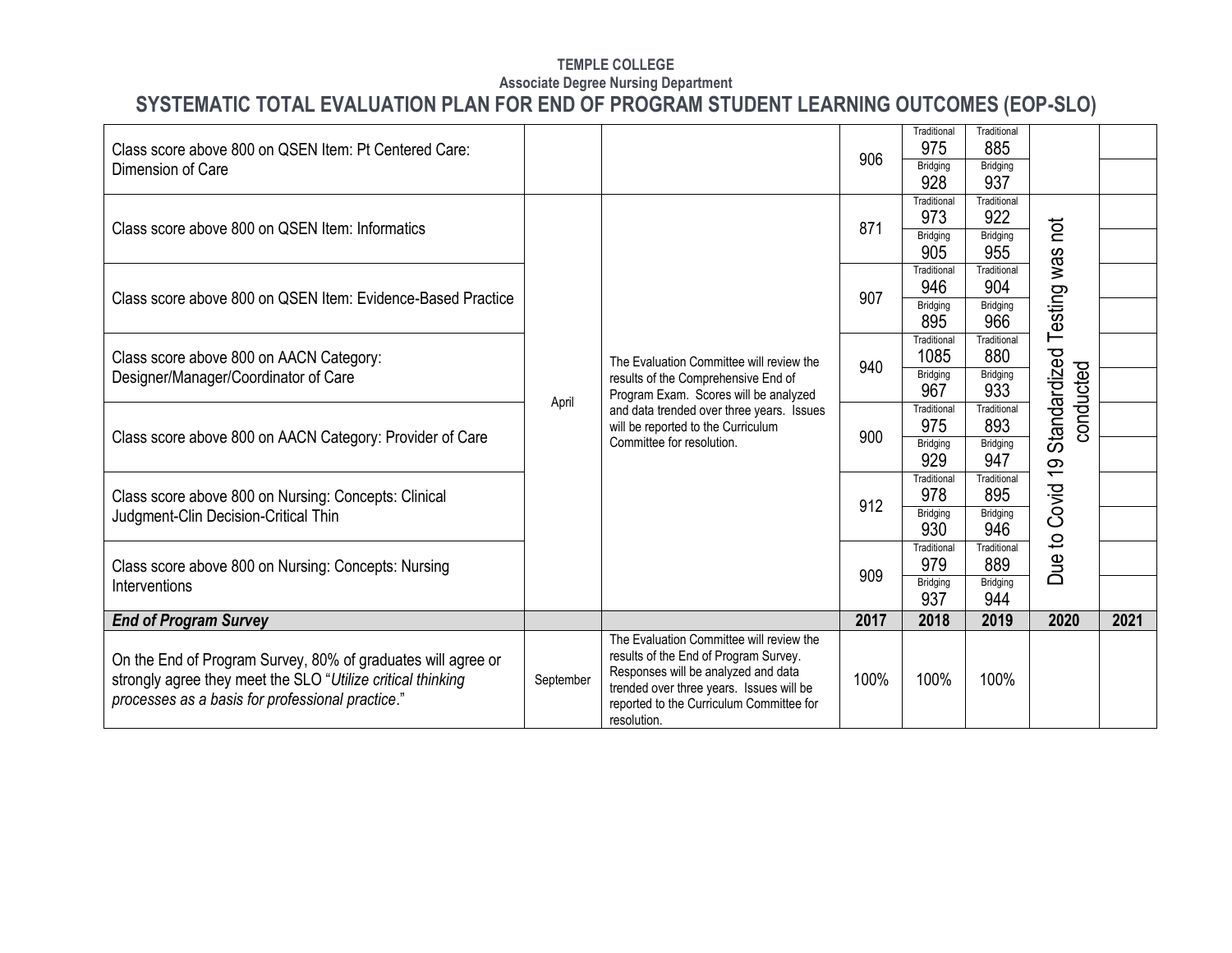| <b>NLN COMPETENCY</b>                                                                                                                | <b>HUMAN FLOURISHING</b>                                                         |           | Advocate for patients and families in ways that promote their self-determination, integrity,<br>and ongoing growth as human beings.                                                                                |      |                        |                        |                              |      |
|--------------------------------------------------------------------------------------------------------------------------------------|----------------------------------------------------------------------------------|-----------|--------------------------------------------------------------------------------------------------------------------------------------------------------------------------------------------------------------------|------|------------------------|------------------------|------------------------------|------|
| <b>QSEN</b>                                                                                                                          | <b>SAFETY</b>                                                                    |           | MINIMIZES RISK OF HARM TO PATIENTS AND PROVIDERS THROUGH BOTH SYSTEM<br>EFFECTIVENESS AND INDIVIDUAL PERFORMANCE.                                                                                                  |      |                        |                        |                              |      |
| <b>TBON DEC COMPETENCIES</b>                                                                                                         | <b>Patient Safety Advocate</b>                                                   |           | B. Implement measures to promote quality and a safe environment for patients, self, and others.<br>D. Obtain instruction, supervision, or training as needed when implementing nursing procedures or<br>practices. |      |                        |                        |                              |      |
| <b>TC STUDENT LEARNING</b><br><b>OUTCOME 2</b>                                                                                       |                                                                                  |           | Provide and advocate for the safety of self and others.                                                                                                                                                            |      |                        |                        |                              |      |
|                                                                                                                                      | <b>PLAN</b>                                                                      |           |                                                                                                                                                                                                                    |      |                        | DATA                   |                              |      |
|                                                                                                                                      | <b>Frequency of</b><br><b>Expected Level of Achievement</b><br><b>Assessment</b> |           |                                                                                                                                                                                                                    | 2017 | 2018                   | 2019                   | 2020                         | 2021 |
| <b>Clinical Evaluation Tool</b>                                                                                                      |                                                                                  |           |                                                                                                                                                                                                                    |      |                        |                        |                              |      |
| 80% of students will receive a grade of 75% (78%<br>beginning Spring 2018) or higher on the RNSG 2461<br><b>Clinical Evaluation.</b> |                                                                                  | September | The Evaluation Committee will<br>review clinical course completion.<br>Data will be analyzed and<br>trended over three years. Issues<br>will be reported to the Curriculum<br>Committee for resolution.            | 100% | 100%                   | 100%                   | 100%                         |      |
| <b>Comprehensive End of Program Scores</b>                                                                                           |                                                                                  |           |                                                                                                                                                                                                                    | 2017 | 2018                   | 2019                   | 2020                         | 2021 |
| Class score above 800 on NLN Competency: Human                                                                                       |                                                                                  |           |                                                                                                                                                                                                                    | 862  | Traditional<br>1010    | Traditional<br>815     |                              |      |
| Flourishing                                                                                                                          |                                                                                  |           |                                                                                                                                                                                                                    |      | Bridging<br>885        | <b>Bridging</b><br>801 | conducted                    |      |
| Class score above 800 on QSEN Item: Pt Centered Care:                                                                                |                                                                                  |           | The Evaluation Committee will<br>review the results of the                                                                                                                                                         | 912  | Traditional<br>992     | Traditional<br>895     |                              |      |
| Safety & Quality                                                                                                                     |                                                                                  | April     | Comprehensive End of Program<br>Exam. Scores will be analyzed                                                                                                                                                      |      | Bridging<br>943        | Bridging<br>947        | pot                          |      |
| Class score above 800 on QSEN Item: Safety: Culture of                                                                               |                                                                                  |           | and data trended over three<br>years. Issues will be reported to                                                                                                                                                   | 891  | Traditional<br>990     | Traditional<br>876     | Covid 19 Standardized<br>was |      |
| Safety & Safety Monitoring                                                                                                           |                                                                                  |           | the Curriculum Committee for<br>resolution.                                                                                                                                                                        |      | <b>Bridging</b><br>925 | <b>Bridging</b><br>926 |                              |      |
|                                                                                                                                      |                                                                                  |           |                                                                                                                                                                                                                    | 895  | Traditional<br>987     | Traditional<br>883     | Testing<br>Due to            |      |
| Class score above 800 on AACN Category: Leadership for<br><b>Quality Care &amp; Patient Safety</b>                                   |                                                                                  |           |                                                                                                                                                                                                                    |      | <b>Bridging</b><br>926 | Bridging<br>927        |                              |      |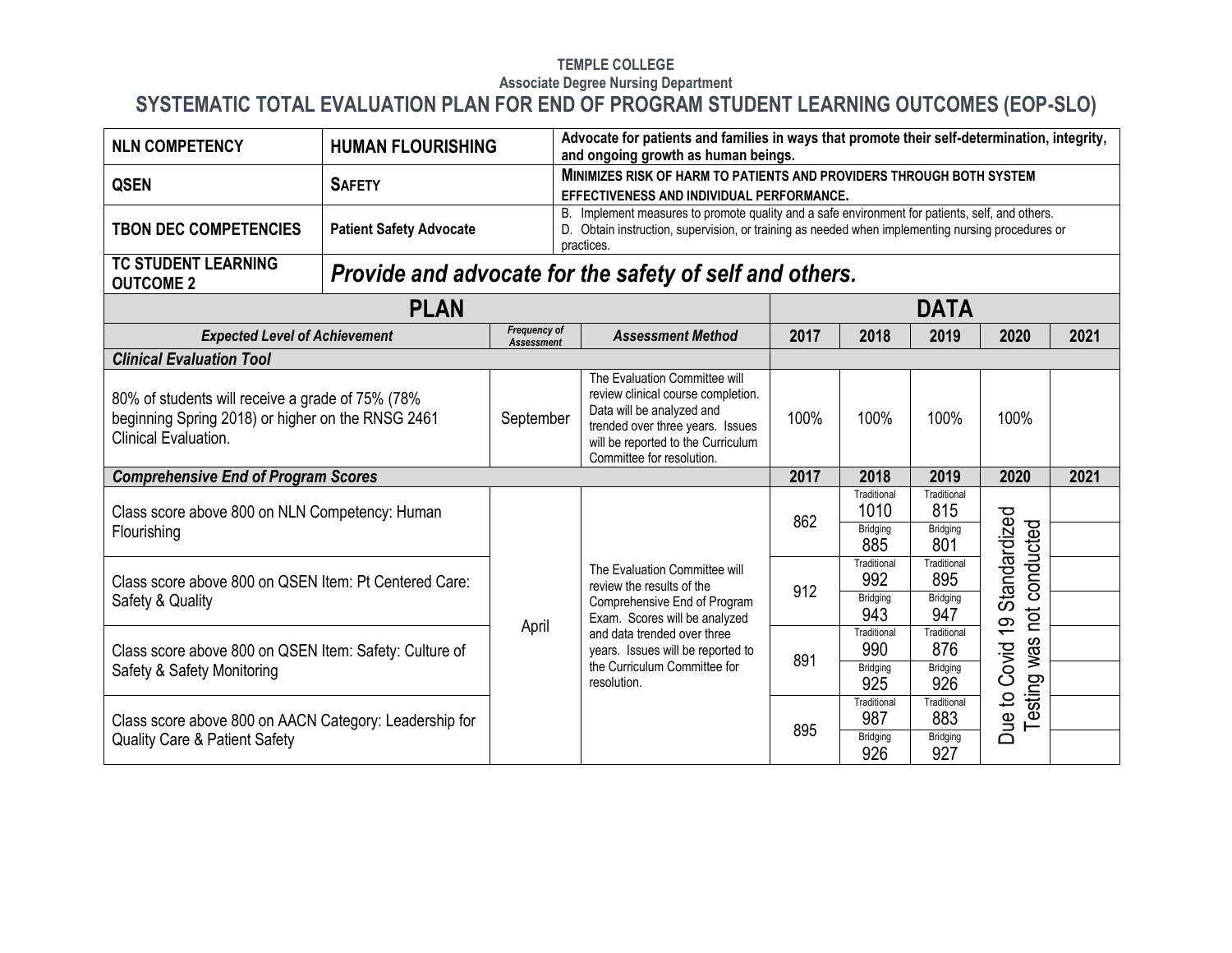| Class score above 800 on Nursing: Concepts: Health                                                                                                            |           |                                                                                                                                                                                                                                    | 927  | Traditional<br>1021 | Traditional<br>905 |      |      |
|---------------------------------------------------------------------------------------------------------------------------------------------------------------|-----------|------------------------------------------------------------------------------------------------------------------------------------------------------------------------------------------------------------------------------------|------|---------------------|--------------------|------|------|
| Care: Safety                                                                                                                                                  |           |                                                                                                                                                                                                                                    |      | Bridging<br>960     | Bridging<br>939    |      |      |
| <b>End of Program Survey</b>                                                                                                                                  |           |                                                                                                                                                                                                                                    | 2017 | 2018                | 2019               | 2020 | 2021 |
| On the End of Program Survey, 80% of graduates will<br>agree or strongly agree they meet the SLO "Provide and<br>advocate for the safety of self and others." | September | The Evaluation Committee will<br>review the results of the End of<br>Program Survey. Responses will<br>be analyzed and data trended<br>over three years. Issues will be<br>reported to the Curriculum<br>Committee for resolution. | 100% | 100%                | 100%               |      |      |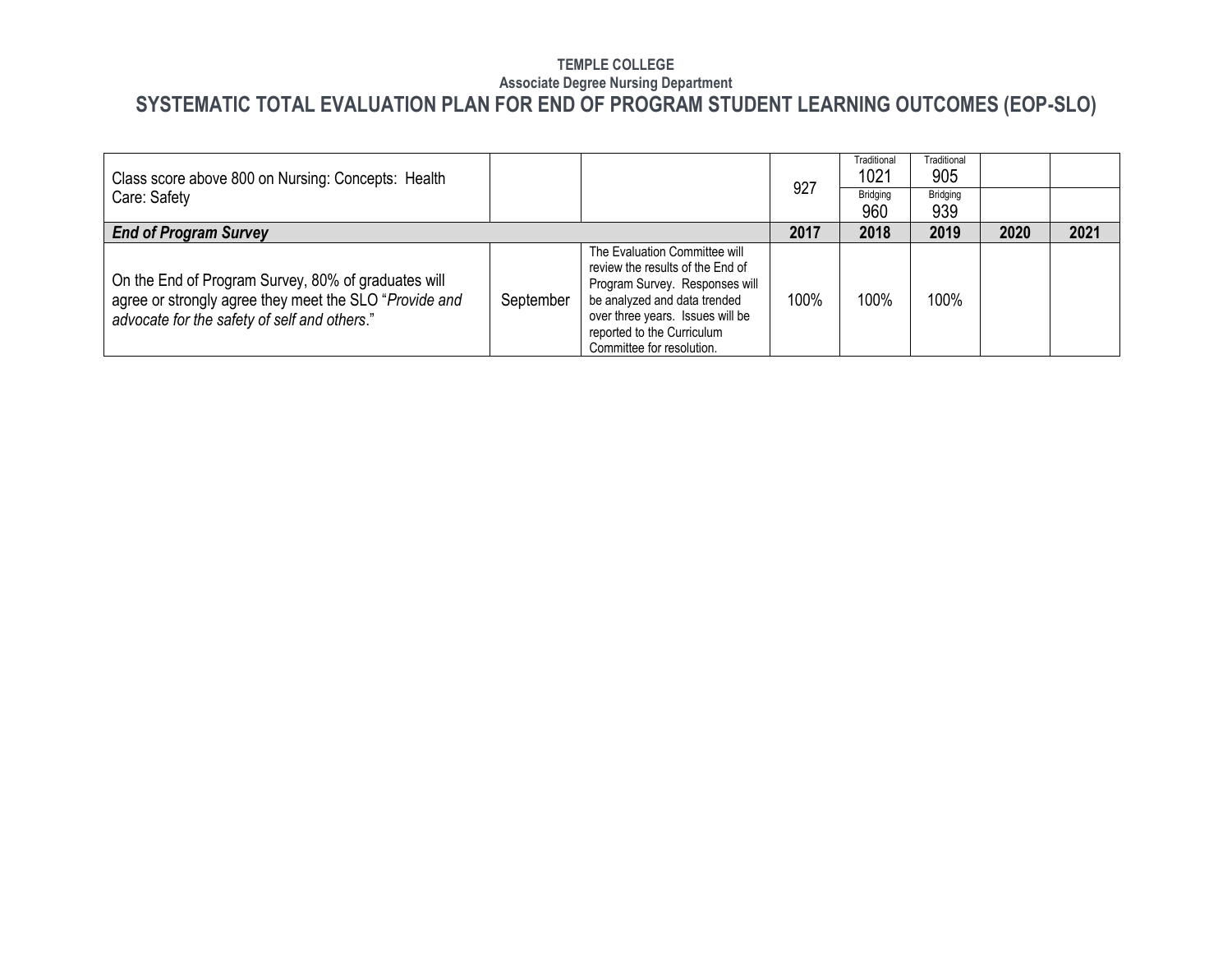| <b>NLN COMPETENCY</b>                                                                                                         | <b>NURSING JUDGMENT</b>                                                               |           |                                                                                                                                                                                                                                                                                                                                            | Make judgments in practice, substantiated with evidence, that integrate nursing science in<br>the provision of safe, quality care and promote health of patients within a family and<br>community context. |      |                                       |                                              |                                                              |      |  |
|-------------------------------------------------------------------------------------------------------------------------------|---------------------------------------------------------------------------------------|-----------|--------------------------------------------------------------------------------------------------------------------------------------------------------------------------------------------------------------------------------------------------------------------------------------------------------------------------------------------|------------------------------------------------------------------------------------------------------------------------------------------------------------------------------------------------------------|------|---------------------------------------|----------------------------------------------|--------------------------------------------------------------|------|--|
|                                                                                                                               | <b>EVIDENCE-BASED PRACTICE (EBP)</b>                                                  |           |                                                                                                                                                                                                                                                                                                                                            | <b>INTEGRATE BEST CURRENT EVIDENCE WITH CLINICAL EXPERTISE AND PATIENT/FAMILY</b><br>PREFERENCES AND VALUES FOR DELIVERY OF OPTIMAL HEALTH CARE.                                                           |      |                                       |                                              |                                                              |      |  |
| <b>QSEN</b>                                                                                                                   | <b>QUALITY IMPROVEMENT (QI)</b>                                                       |           |                                                                                                                                                                                                                                                                                                                                            | USE DATA TO MONITOR THE OUTCOMES OF CARE PROCESSES AND USE IMPROVEMENT<br>METHODS TO DESIGN AND TEST CHANGES TO CONTINUOUSLY IMPROVE THE QUALITY AND<br>SAFETY OF HEALTH CARE SYSTEMS.                     |      |                                       |                                              |                                                              |      |  |
|                                                                                                                               | <b>INFORMATICS</b>                                                                    |           | USE INFORMATION AND TECHNOLOGY TO COMMUNICATE, MANAGE KNOWLEDGE, MITIGATE<br>ERROR, AND SUPPORT DECISION MAKING.                                                                                                                                                                                                                           |                                                                                                                                                                                                            |      |                                       |                                              |                                                              |      |  |
| <b>TBON DEC COMPETENCIES</b>                                                                                                  | <b>Provider of Patient-Centered Care</b>                                              |           | B. Determine the physical and mental health status, needs, and preferences of culturally, ethnically,<br>and socially diverse patients and their families based upon interpretation of comprehensive health<br>assessment findings compared with evidence-based health date derived from the associate degree<br>nursing program of study. |                                                                                                                                                                                                            |      |                                       |                                              |                                                              |      |  |
|                                                                                                                               | <b>Member of the Health Care Team</b>                                                 |           | B. Serve as a health care advocate in monitoring and promoting quality and access to health care for<br>patients and their families.                                                                                                                                                                                                       |                                                                                                                                                                                                            |      |                                       |                                              |                                                              |      |  |
| <b>TC STUDENT LEARNING</b><br><b>OUTCOME 3</b>                                                                                | Act as an advocate to provide holistic, client centered care to a diverse population. |           |                                                                                                                                                                                                                                                                                                                                            |                                                                                                                                                                                                            |      |                                       |                                              |                                                              |      |  |
| <b>PLAN</b>                                                                                                                   |                                                                                       |           |                                                                                                                                                                                                                                                                                                                                            |                                                                                                                                                                                                            |      |                                       | <b>DATA</b>                                  |                                                              |      |  |
| <b>Expected Level of Achievement</b>                                                                                          |                                                                                       |           | <b>Frequency of</b><br><b>Assessment</b>                                                                                                                                                                                                                                                                                                   | <b>Assessment Method</b>                                                                                                                                                                                   | 2017 | 2018                                  | 2019                                         | 2020                                                         | 2021 |  |
| <b>Clinical Evaluation Tool</b>                                                                                               |                                                                                       |           |                                                                                                                                                                                                                                                                                                                                            |                                                                                                                                                                                                            |      |                                       |                                              |                                                              |      |  |
| 80% of students will receive a grade of 75% (78% beginning<br>Spring 2018) or higher on the RNSG 2461 Clinical<br>Evaluation. |                                                                                       | September |                                                                                                                                                                                                                                                                                                                                            | The Evaluation Committee<br>will review clinical course<br>completion. Data will be<br>analyzed and trended over<br>three years. Issues will be<br>reported to the Curriculum<br>Committee for resolution. | 100% | 100%                                  | 100%                                         | 100%                                                         |      |  |
| <b>Comprehensive End of Program Scores</b>                                                                                    |                                                                                       |           |                                                                                                                                                                                                                                                                                                                                            |                                                                                                                                                                                                            | 2017 | 2018                                  | 2019                                         | 2020                                                         | 2021 |  |
| Class score above 800 on NLN Competency: Nursing<br>Judgment                                                                  |                                                                                       |           |                                                                                                                                                                                                                                                                                                                                            | The Evaluation Committee<br>will review the results of the<br>Comprehensive End of<br>Program Exam. Scores will                                                                                            | 902  | Traditional<br>974<br>Bridging<br>923 | Traditional<br>894<br><b>Bridging</b><br>943 |                                                              |      |  |
| Class score above 800 on QSEN Item: EBP: Research and<br><b>EBP</b>                                                           |                                                                                       | April     |                                                                                                                                                                                                                                                                                                                                            | be analyzed and data<br>trended over three years.<br>Issues will be reported to the<br>Curriculum Committee for<br>resolution.                                                                             | 907  | Traditional<br>946<br>Bridging<br>895 | Traditional<br>904<br>Bridging<br>966        | Standardized Testing<br>was not conducted<br>Due to Covid 19 |      |  |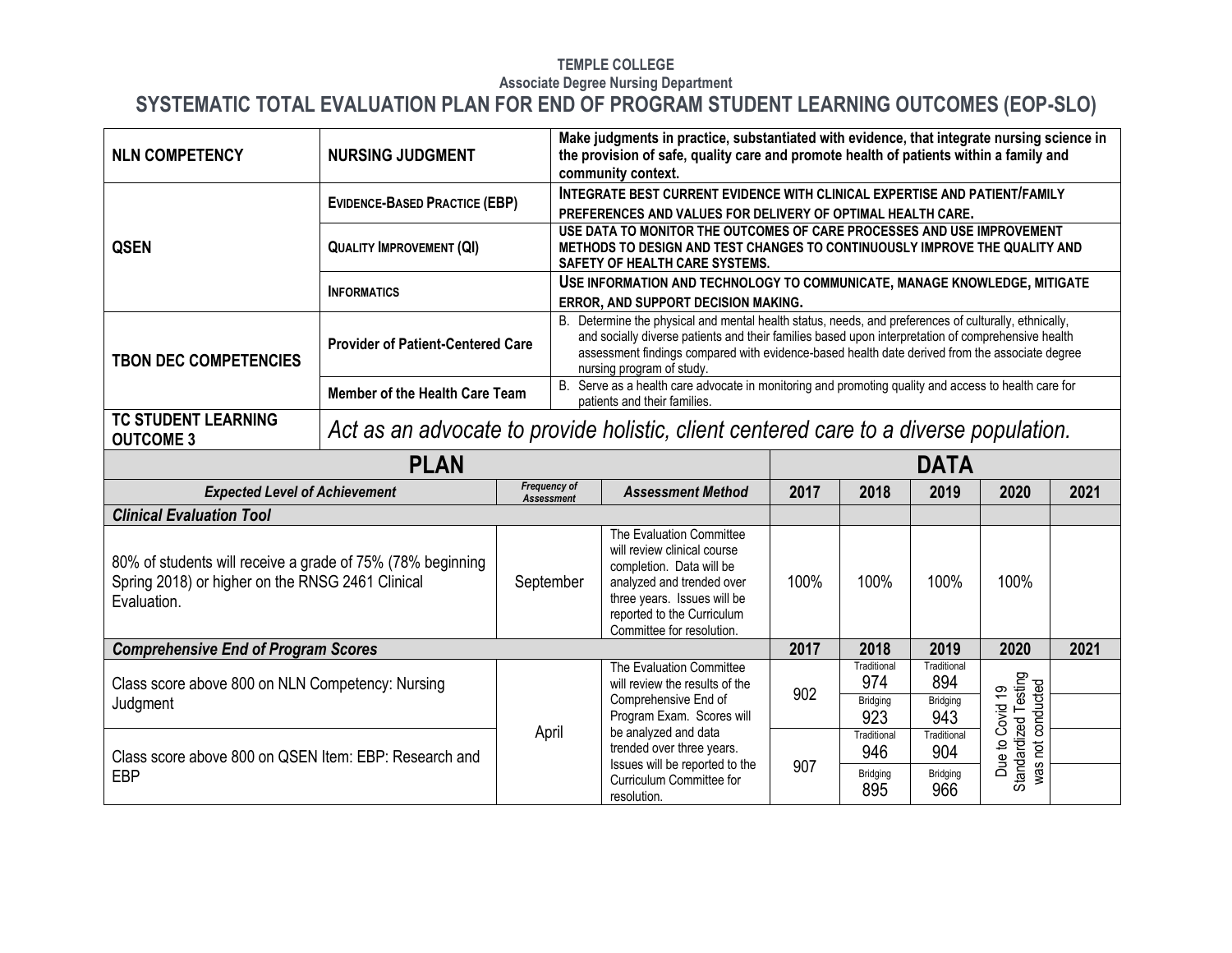| Class score above 800 on QSEN Item: EBP: Quality                                                                                                                                           |           |                                                                                                                                                                                                                                       | 861  | Traditional<br>1007    | Traditional<br>912 |                           |      |
|--------------------------------------------------------------------------------------------------------------------------------------------------------------------------------------------|-----------|---------------------------------------------------------------------------------------------------------------------------------------------------------------------------------------------------------------------------------------|------|------------------------|--------------------|---------------------------|------|
| Improvement                                                                                                                                                                                |           |                                                                                                                                                                                                                                       |      | <b>Bridging</b><br>920 | Bridging<br>955    |                           |      |
| Class score above 800 on AACN Category: Information                                                                                                                                        |           |                                                                                                                                                                                                                                       | 871  | Traditional<br>982     | Traditional<br>887 | Standardized<br>conducted |      |
| Mgmt & Pt Care Technology                                                                                                                                                                  |           |                                                                                                                                                                                                                                       |      | Bridging<br>937        | Bridging<br>940    | hot<br>$\overline{0}$     |      |
| Class score above 800 on Nursing: Concepts: Health Care:                                                                                                                                   |           |                                                                                                                                                                                                                                       | 920  | Traditional<br>1008    | Traditional<br>892 | was                       |      |
| Quality Improvement - HC Quality                                                                                                                                                           |           |                                                                                                                                                                                                                                       |      | Bridging<br>945        | Bridging<br>928    | Covid<br>sting            |      |
| Class score above 800 on Nursing: Concepts: Health Care:                                                                                                                                   |           |                                                                                                                                                                                                                                       | 823  | Traditional<br>1042    | Traditional<br>868 | $\mathbf{Q}$<br>Due<br>ق  |      |
| Informatics - Technology                                                                                                                                                                   |           |                                                                                                                                                                                                                                       |      | Bridging<br>982        | Bridging<br>932    |                           |      |
| <b>End of Program Survey</b>                                                                                                                                                               |           |                                                                                                                                                                                                                                       | 2017 | 2018                   | 2019               | 2020                      | 2021 |
| On the End of Program Survey, 80% of graduates will agree<br>or strongly agree they meet the SLO "Act as an advocate to<br>provide holistic, client centered care to a diverse population" | September | The Evaluation Committee<br>will review the results of the<br>End of Program Survey.<br>Responses will be analyzed<br>and data trended over three<br>years. Issues will be<br>reported to the Curriculum<br>Committee for resolution. | 100% | 100%                   | 100%               |                           |      |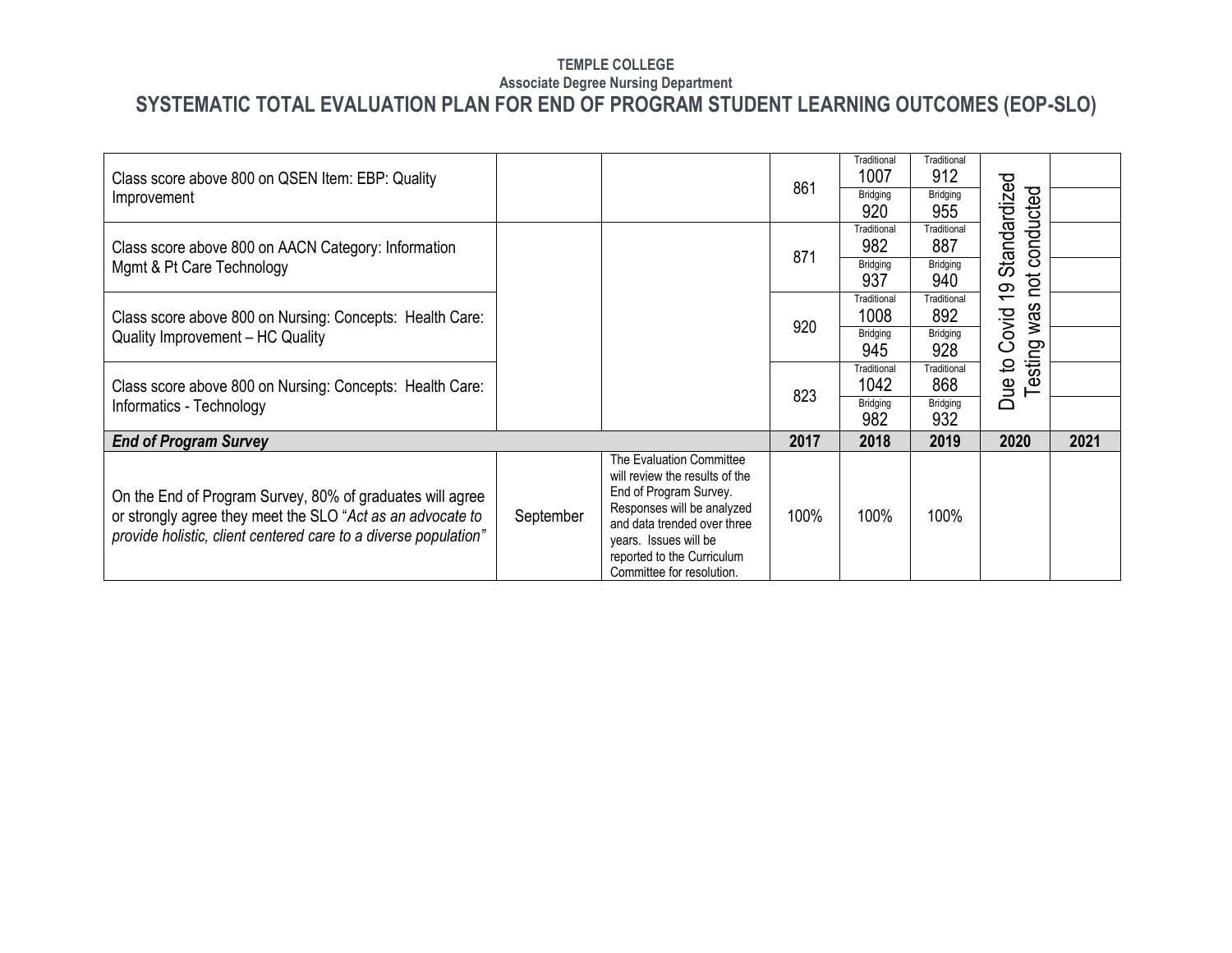| <b>NLN COMPETENCY</b>                                                                                                         | PROFESSIONAL IDENTITY                    |                                | context.                                                                                                                                                                                                                                                                                                                                                                                                                                                                                                                                                                                                                                                                                                                                                                                                                      | Implement one's role as a nurse in ways that reflect integrity, responsibility, ethical<br>practices, and an evolving as a nurse committed to evidence based practice, caring,<br>advocacy, and safe, quality care for diverse patients within a family and community |      |      |             |      |      |  |  |  |
|-------------------------------------------------------------------------------------------------------------------------------|------------------------------------------|--------------------------------|-------------------------------------------------------------------------------------------------------------------------------------------------------------------------------------------------------------------------------------------------------------------------------------------------------------------------------------------------------------------------------------------------------------------------------------------------------------------------------------------------------------------------------------------------------------------------------------------------------------------------------------------------------------------------------------------------------------------------------------------------------------------------------------------------------------------------------|-----------------------------------------------------------------------------------------------------------------------------------------------------------------------------------------------------------------------------------------------------------------------|------|------|-------------|------|------|--|--|--|
| <b>QSEN</b>                                                                                                                   | <b>TEAMWORK &amp; COLLABORATION</b>      |                                | CARE.                                                                                                                                                                                                                                                                                                                                                                                                                                                                                                                                                                                                                                                                                                                                                                                                                         | FUNCTION EFFECTIVELY WITHIN NURSING AND INTER-PROFESSIONAL TEAMS, FOSTERING OPEN<br>COMMUNICATION, MUTUAL RESPECT, AND SHARED DECISION-MAKING TO ACHIEVE QUALITY PATIENT                                                                                              |      |      |             |      |      |  |  |  |
|                                                                                                                               | <b>Member of Profession</b>              |                                |                                                                                                                                                                                                                                                                                                                                                                                                                                                                                                                                                                                                                                                                                                                                                                                                                               | B. Assume responsibility and accountability for the quality of nursing care provided to patients and<br>their families.                                                                                                                                               |      |      |             |      |      |  |  |  |
|                                                                                                                               | <b>Provider of Patient-Centered Care</b> |                                | families.                                                                                                                                                                                                                                                                                                                                                                                                                                                                                                                                                                                                                                                                                                                                                                                                                     | D. Provide safe, compassionate, comprehensive nursing care to patients, their families, and the<br>interdisciplinary health care team.<br>H. Coordinate human, information, and material resources in providing care for patients and their                           |      |      |             |      |      |  |  |  |
|                                                                                                                               | <b>Patient Safety Advocate</b>           |                                |                                                                                                                                                                                                                                                                                                                                                                                                                                                                                                                                                                                                                                                                                                                                                                                                                               | F. Accept and make assignments and delegate tasks that take into consideration patient safety and<br>organizational policy.                                                                                                                                           |      |      |             |      |      |  |  |  |
| <b>TBON DEC COMPETENCIES</b>                                                                                                  | Member of the Health Care Team           |                                | A. Coordinate, collaborate, and communicate with patients, their families, and the interdisciplinary<br>health care team to plan, deliver, and evaluate patient-centered care.<br>C. Refer patients and their families to resources that facilitate continuity of care; health promotion,<br>maintenance, and restoration; and ensure confidentiality.<br>D. Communicate and collaborate in a timely manner with members of the interdisciplinary health<br>care team to promote and maintain the optimal health status of patients and their families.<br>F. Assign and/or delegate nursing care to other members of the health care team based upon an<br>analysis of patient or unit need.<br>G. Supervise nursing care provided by others for whom the nurse is responsible by using evidence-<br>based nursing practice. |                                                                                                                                                                                                                                                                       |      |      |             |      |      |  |  |  |
| <b>TC STUDENT LEARNING</b>                                                                                                    |                                          |                                |                                                                                                                                                                                                                                                                                                                                                                                                                                                                                                                                                                                                                                                                                                                                                                                                                               | Collaborate with the patient and interdisciplinary healthcare team to facilitate                                                                                                                                                                                      |      |      |             |      |      |  |  |  |
| <b>OUTCOME 4</b>                                                                                                              | quality patient-centered care.           |                                |                                                                                                                                                                                                                                                                                                                                                                                                                                                                                                                                                                                                                                                                                                                                                                                                                               |                                                                                                                                                                                                                                                                       |      |      |             |      |      |  |  |  |
|                                                                                                                               | <b>PLAN</b>                              |                                |                                                                                                                                                                                                                                                                                                                                                                                                                                                                                                                                                                                                                                                                                                                                                                                                                               |                                                                                                                                                                                                                                                                       |      |      | <b>DATA</b> |      |      |  |  |  |
| <b>Expected Level of Achievement</b>                                                                                          |                                          | <b>Frequency of Assessment</b> |                                                                                                                                                                                                                                                                                                                                                                                                                                                                                                                                                                                                                                                                                                                                                                                                                               | <b>Assessment Method</b>                                                                                                                                                                                                                                              | 2017 | 2018 | 2019        | 2020 | 2021 |  |  |  |
| <b>Clinical Evaluation Tool</b>                                                                                               |                                          |                                |                                                                                                                                                                                                                                                                                                                                                                                                                                                                                                                                                                                                                                                                                                                                                                                                                               |                                                                                                                                                                                                                                                                       |      |      |             |      |      |  |  |  |
| 80% of students will receive a grade of 75% (78%<br>beginning Spring 2018) or higher on the RNSG 2461<br>Clinical Evaluation. |                                          | September                      |                                                                                                                                                                                                                                                                                                                                                                                                                                                                                                                                                                                                                                                                                                                                                                                                                               | The Evaluation Committee will<br>review clinical course<br>completion. Data will be<br>analyzed and trended over<br>three years. Issues will be<br>reported to the Curriculum<br>Committee for resolution.                                                            | 100% | 100% | 100%        | 100% |      |  |  |  |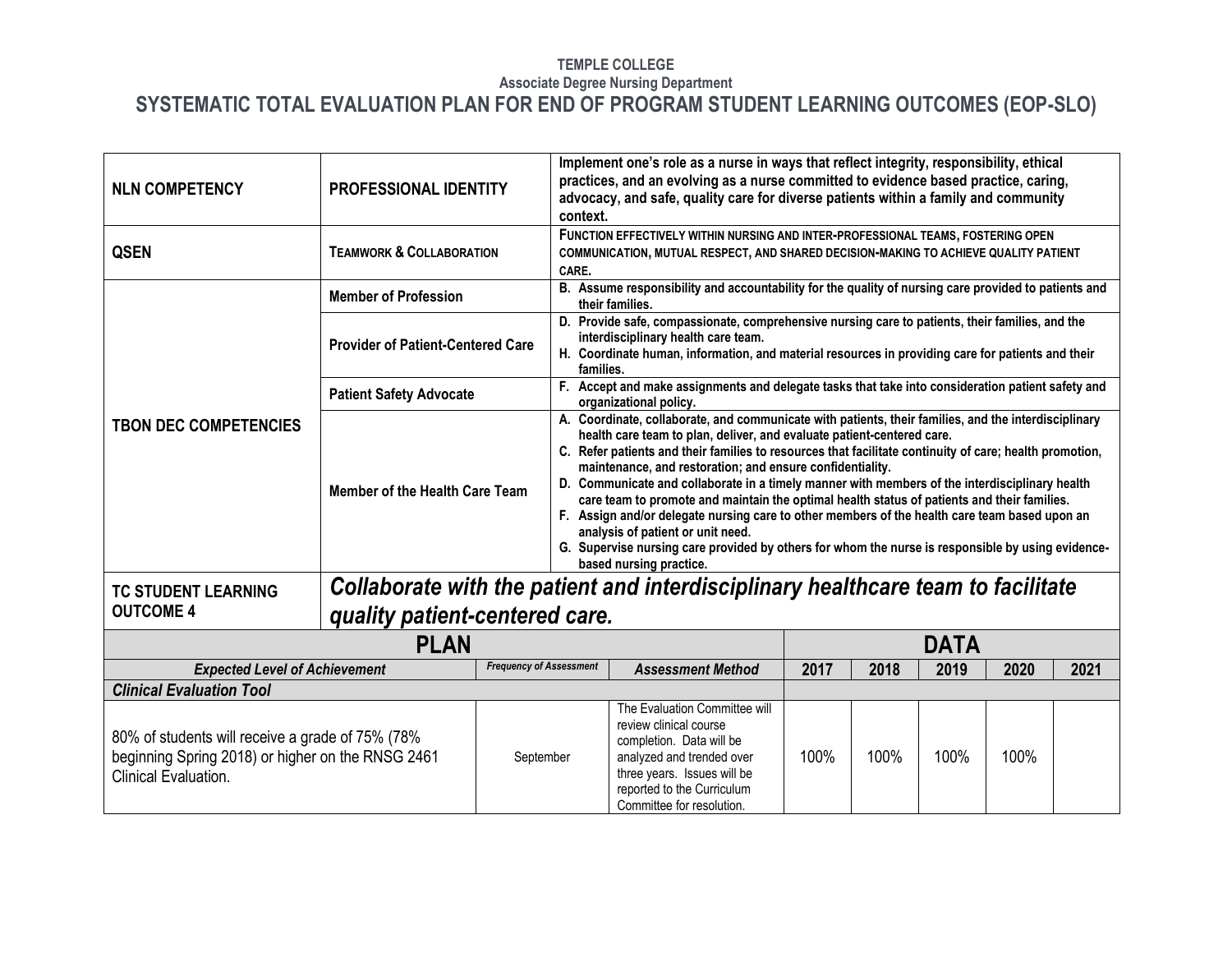| <b>Comprehensive End of Program Scores</b>                                                                                                                                                                               |           |                                                                                                                                                                                                                                       | 2017 | 2018                    | 2019                                  | 2020                                                                                     | 2021 |  |
|--------------------------------------------------------------------------------------------------------------------------------------------------------------------------------------------------------------------------|-----------|---------------------------------------------------------------------------------------------------------------------------------------------------------------------------------------------------------------------------------------|------|-------------------------|---------------------------------------|------------------------------------------------------------------------------------------|------|--|
| Class score above 800 on NLN Competency:                                                                                                                                                                                 |           |                                                                                                                                                                                                                                       | 854  | Traditional<br>956      | Traditional<br>989                    |                                                                                          |      |  |
| Professional Identity                                                                                                                                                                                                    |           |                                                                                                                                                                                                                                       |      | <b>Bridging</b><br>863  | <b>Bridging</b><br>1111               | hot<br>Testing was<br>Standardized<br>conducted<br>Covid <sub>19</sub><br>Due to<br>2020 |      |  |
| Class score above 800 on QSEN Item: Teamwork:                                                                                                                                                                            |           |                                                                                                                                                                                                                                       |      | Traditional<br>970      | Traditional<br>900                    |                                                                                          |      |  |
| Member of Team                                                                                                                                                                                                           |           |                                                                                                                                                                                                                                       | 907  | Bridging<br>926         | Bridging<br>941                       |                                                                                          |      |  |
| Class score above 800 on QSEN Item: Teamwork:                                                                                                                                                                            |           | The Evaluation Committee will                                                                                                                                                                                                         | 951  | Traditional<br>1029     | Traditional<br>933                    |                                                                                          |      |  |
| Scope of Practice                                                                                                                                                                                                        | April     | review the results of the<br>Comprehensive End of                                                                                                                                                                                     |      | Bridging<br>932         | Bridging<br>972                       |                                                                                          |      |  |
|                                                                                                                                                                                                                          |           | Program Exam. Scores will be<br>analyzed and data trended                                                                                                                                                                             |      | Traditional<br>972      | Traditional<br>781                    |                                                                                          |      |  |
| Class score above 800 on AACN Category: Member of                                                                                                                                                                        |           | over three years. Issues will                                                                                                                                                                                                         | 913  | 3 questions<br>Bridging | 5 questions                           |                                                                                          |      |  |
| Profession                                                                                                                                                                                                               |           | be reported to the Curriculum<br>Committee for resolution.                                                                                                                                                                            |      | 800<br>3 questions      | <b>Bridging</b><br>862<br>5 questions |                                                                                          |      |  |
| Class score above 800 on Nursing: Concepts: Nursing:                                                                                                                                                                     |           |                                                                                                                                                                                                                                       |      | Traditional<br>1044     | Traditional<br>916                    |                                                                                          |      |  |
| Professional Behaviors - Professionalism                                                                                                                                                                                 |           |                                                                                                                                                                                                                                       | 917  | Bridging<br>978         | Bridging<br>937                       |                                                                                          |      |  |
| Class score above 800 on Nursing: Concepts: Nursing:                                                                                                                                                                     |           |                                                                                                                                                                                                                                       |      | Traditional<br>989      | Traditional<br>901                    |                                                                                          |      |  |
| Collaboration / Managing Care                                                                                                                                                                                            |           |                                                                                                                                                                                                                                       | 863  | Bridging<br>934         | Bridging<br>954                       |                                                                                          |      |  |
| <b>End of Program Survey</b>                                                                                                                                                                                             |           |                                                                                                                                                                                                                                       | 2017 | 2018                    | 2019                                  |                                                                                          | 2021 |  |
| On the End of Program Survey, 80% of graduates will<br>agree or strongly agree they meet the SLO "Collaborate<br>with the patient and interdisciplinary healthcare team to<br>facilitate quality patient-centered care." | September | The Evaluation Committee will<br>review the results of the End of<br>Program Survey. Responses<br>will be analyzed and data<br>trended over three years.<br>Issues will be reported to the<br>Curriculum Committee for<br>resolution. | 100% | 100%                    | 100%                                  |                                                                                          |      |  |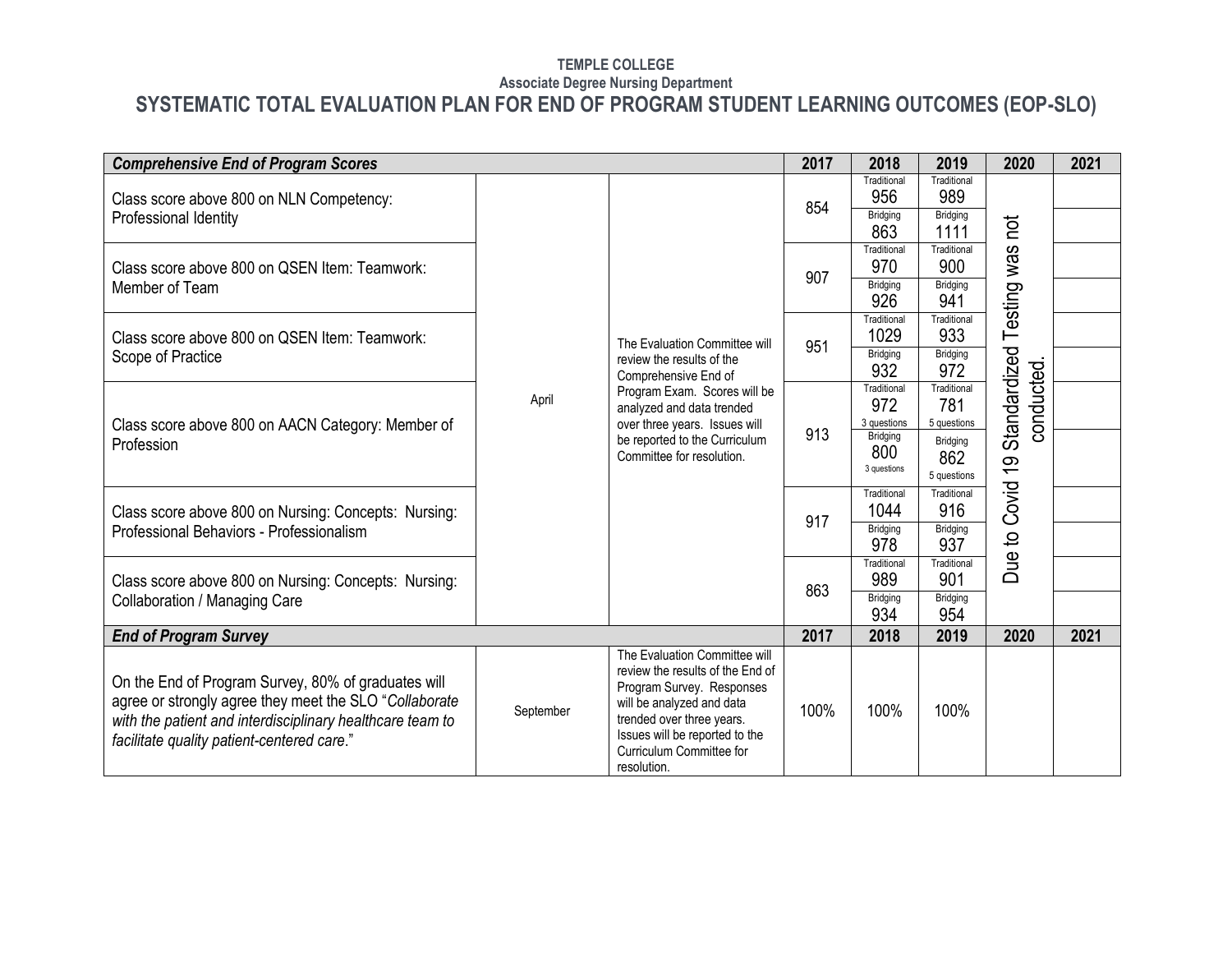| <b>NLN COMPETENCY</b>                                                                                                          | <b>HUMAN FLOURISHING</b>                 |                                          | Advocate for patients and families in ways that promote their self-determination, integrity,<br>and ongoing growth as human beings.                                                                                                                      |                                                                                                                                                                                    |                     |                    |                                                              |      |  |
|--------------------------------------------------------------------------------------------------------------------------------|------------------------------------------|------------------------------------------|----------------------------------------------------------------------------------------------------------------------------------------------------------------------------------------------------------------------------------------------------------|------------------------------------------------------------------------------------------------------------------------------------------------------------------------------------|---------------------|--------------------|--------------------------------------------------------------|------|--|
| <b>QSEN</b>                                                                                                                    | <b>PATIENT-CENTERED CARE</b>             |                                          | AND NEEDS.                                                                                                                                                                                                                                               | RECOGNIZE THE PATIENT OR DESIGNEE AS THE SOURCE OF CONTROL AND FULL PARTNER IN PROVIDING<br>COMPASSIONATE AND COORDINATED CARE BASED ON RESPECT FOR PATIENT'S PREFERENCES, VALUES, |                     |                    |                                                              |      |  |
|                                                                                                                                | <b>TEAMWORK &amp; COLLABORATION</b>      |                                          | FUNCTION EFFECTIVELY WITHIN NURSING AND INTER-PROFESSIONAL TEAMS, FOSTERING OPEN<br>COMMUNICATION, MUTUAL RESPECT, AND SHARED DECISION-MAKING TO ACHIEVE QUALITY PATIENT<br>CARE.                                                                        |                                                                                                                                                                                    |                     |                    |                                                              |      |  |
| <b>TBON DEC COMPETENCIES</b>                                                                                                   | <b>Provider of Patient-Centered Care</b> |                                          | G. Develop, implement, and evaluate teaching plans for patients and their families to address health<br>promotion, maintenance, and restoration.<br>E. Communicate and manage information using technology to support decision-making to improve patient |                                                                                                                                                                                    |                     |                    |                                                              |      |  |
|                                                                                                                                | Member of the Health Care Team           |                                          | care.                                                                                                                                                                                                                                                    |                                                                                                                                                                                    |                     |                    |                                                              |      |  |
| <b>TC STUDENT LEARNING</b><br><b>OUTCOME 5</b>                                                                                 |                                          |                                          | Communicate effectively in performance of professional roles.                                                                                                                                                                                            |                                                                                                                                                                                    |                     |                    |                                                              |      |  |
|                                                                                                                                | <b>PLAN</b>                              |                                          |                                                                                                                                                                                                                                                          |                                                                                                                                                                                    |                     | <b>DATA</b>        |                                                              |      |  |
| <b>Expected Level of Achievement</b>                                                                                           |                                          | <b>Frequency of</b><br><b>Assessment</b> | <b>Assessment Method</b><br>2017<br>2018<br>2019<br>2020<br>2021                                                                                                                                                                                         |                                                                                                                                                                                    |                     |                    |                                                              |      |  |
| <b>Clinical Evaluation Tool</b>                                                                                                |                                          |                                          |                                                                                                                                                                                                                                                          |                                                                                                                                                                                    |                     |                    |                                                              |      |  |
| 80% of students will receive a grade of 75% (78%)<br>beginning Spring 2018) or higher on the RNSG 2461<br>Clinical Evaluation. |                                          | September                                | The Evaluation<br>Committee will review<br>clinical course<br>completion. Data will be<br>analyzed and trended<br>over three years. Issues<br>will be reported to the<br><b>Curriculum Committee</b><br>for resolution.                                  | 100%                                                                                                                                                                               | 100%                | 100%               | 100%                                                         |      |  |
| <b>Comprehensive End of Program Scores</b>                                                                                     |                                          |                                          |                                                                                                                                                                                                                                                          | 2017                                                                                                                                                                               | 2018                | 2019               | 2020                                                         | 2021 |  |
| Class score above 800 on NLN Competency: Human                                                                                 |                                          |                                          | The Evaluation<br>Committee will review the<br>results of the                                                                                                                                                                                            | 862                                                                                                                                                                                | Traditional<br>1010 | Traditional<br>815 |                                                              |      |  |
| Flourishing                                                                                                                    |                                          |                                          | Comprehensive End of<br>Program Exam. Scores                                                                                                                                                                                                             |                                                                                                                                                                                    | Bridging<br>885     | Bridging<br>801    |                                                              |      |  |
| Class score above 800 on QSEN Item: Patient-                                                                                   |                                          | April                                    | will be analyzed and data<br>trended over three years.<br>Issues will be reported to                                                                                                                                                                     | 870                                                                                                                                                                                | Traditional<br>1037 | Traditional<br>904 | Standardized Testing<br>was not conducted<br>Due to Covid 19 |      |  |
| <b>Centered Care: Effective Communication</b>                                                                                  |                                          |                                          | the Curriculum<br>Committee for resolution.                                                                                                                                                                                                              |                                                                                                                                                                                    | Bridging<br>924     | Bridging<br>942    |                                                              |      |  |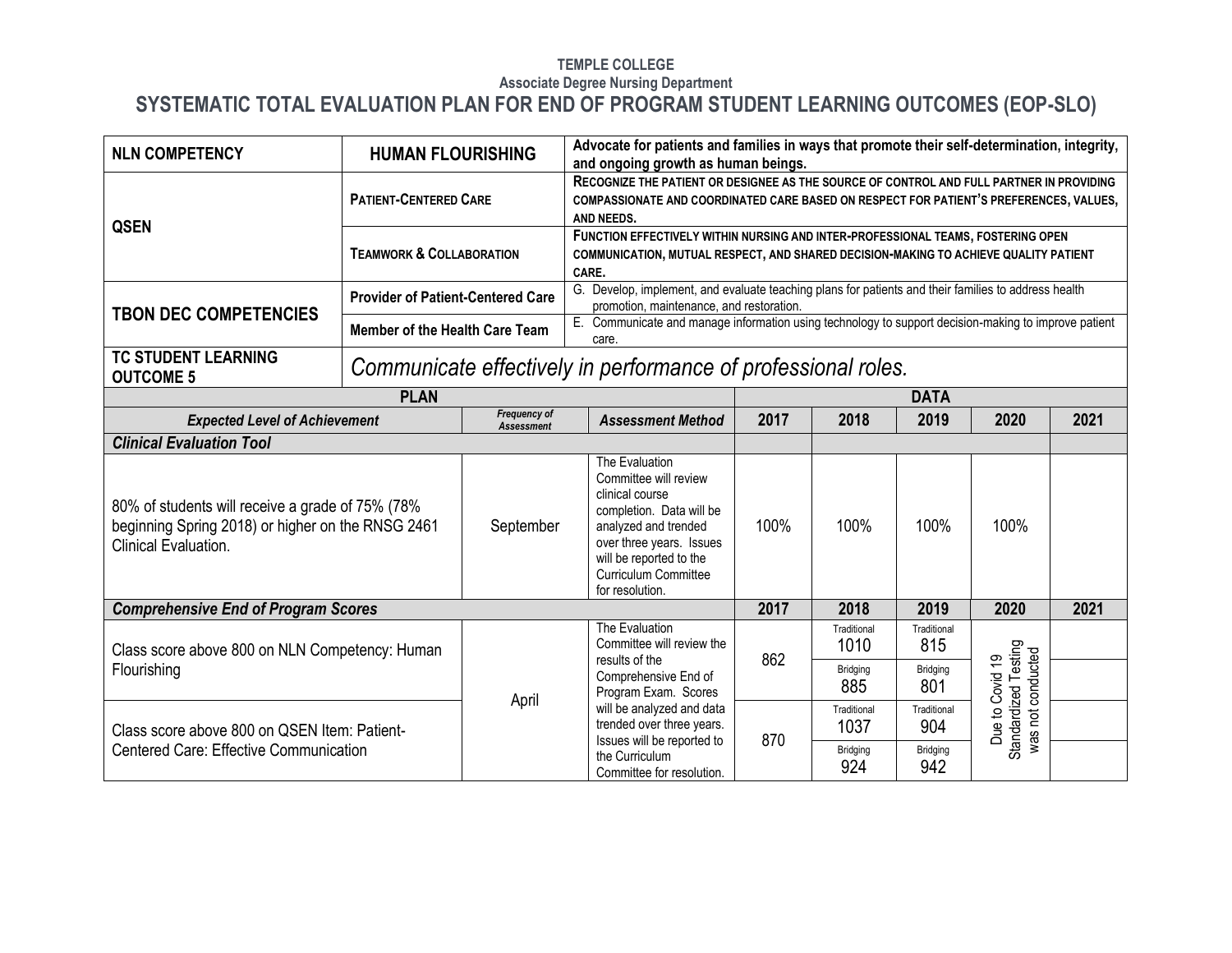| Class score above 800 on QSEN Item: Teamwork:                                                                                                                          |           |                                                                                                                                                                                                                | 908  | Traditional<br>1041                          | Traditional<br>909      |                           |      |
|------------------------------------------------------------------------------------------------------------------------------------------------------------------------|-----------|----------------------------------------------------------------------------------------------------------------------------------------------------------------------------------------------------------------|------|----------------------------------------------|-------------------------|---------------------------|------|
| Communication                                                                                                                                                          |           |                                                                                                                                                                                                                |      | Bridging<br>958                              | Bridging<br>910         | Standardized<br>conducted |      |
| Class score above 800 on Nursing: Concepts:                                                                                                                            |           |                                                                                                                                                                                                                | 884  | Traditional<br>1038                          | Traditional<br>968      | not<br>စ္                 |      |
| Nursing: Communication                                                                                                                                                 |           |                                                                                                                                                                                                                |      | Bridging<br>956                              | Bridging<br>966         | was<br>Covid              |      |
| Class score above 800 on Nursing: Concepts:                                                                                                                            |           |                                                                                                                                                                                                                | 894  | Traditional<br>994                           | Traditional<br>957      | Testing<br>Due to         |      |
| Nursing: Teaching & Learning - Pt Education                                                                                                                            |           |                                                                                                                                                                                                                |      | Bridging<br>894                              | <b>Bridging</b><br>1019 |                           |      |
| <b>End of Program Survey</b>                                                                                                                                           |           |                                                                                                                                                                                                                | 2017 | 2018                                         | 2019                    | 2020                      | 2021 |
| On the End of Program Survey, 80% of graduates will<br>agree or strongly agree they meet the SLO<br>"Communicate effectively in performance of<br>professional roles." | September | The Evaluation<br>Committee will review the<br>results of the End of<br>Program Survey.<br>Responses will be<br>analyzed and data<br>trended over three years.<br>Issues will be reported to<br>the Curriculum | 100% | 97%<br>(1 student<br>marked "no<br>opinion") | 100%                    |                           |      |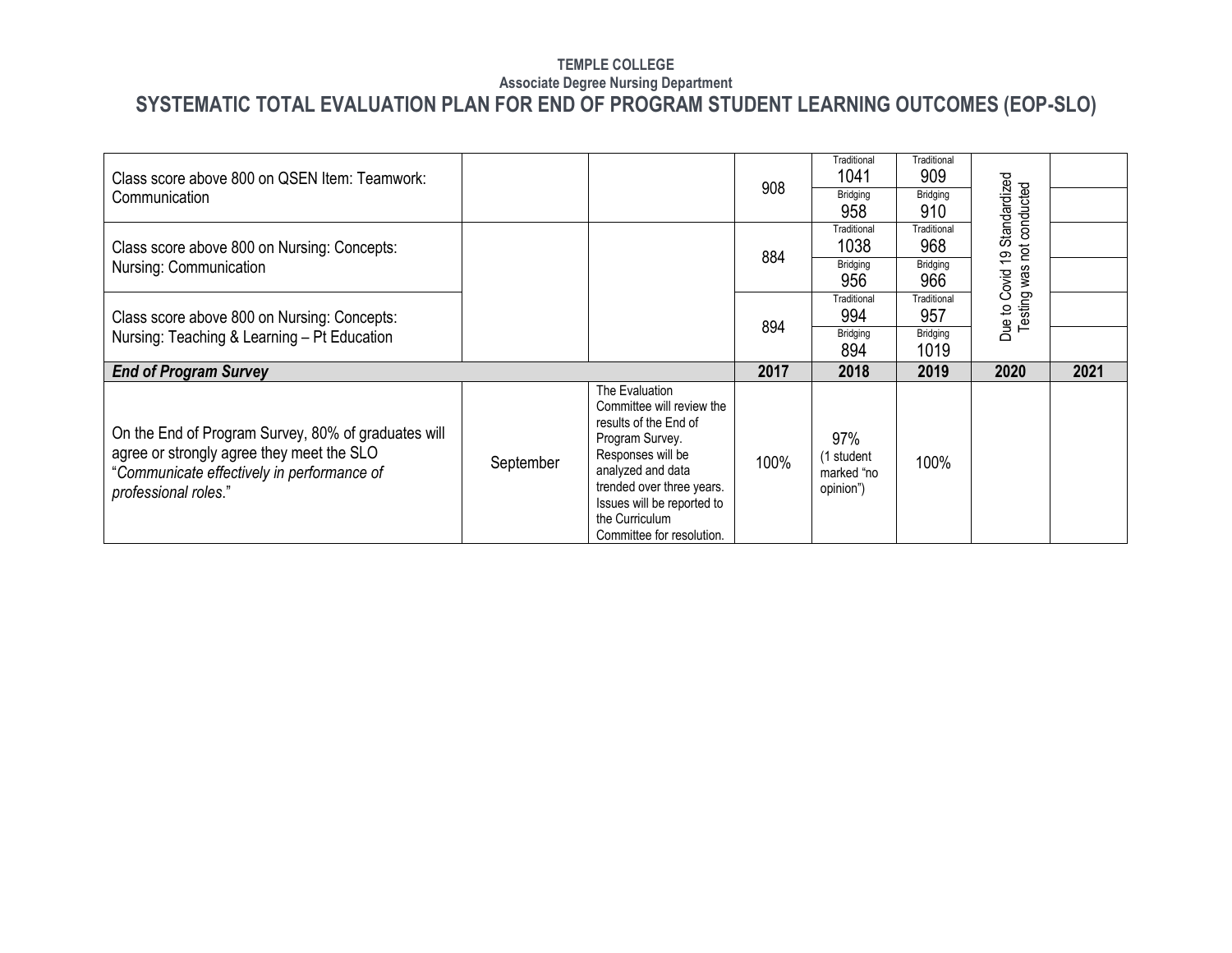| <b>NLN COMPETENCY</b>                                                                                                         | <b>PROFESSIONAL IDENTITY</b>             |                                                                                     | Graduate will function within interdisciplinary teams when practicing within<br>legal and ethical standards of the RN's scope of practice.                                                                                                                                                                                                                                                                                                              |      |                                       |                                        |                                                    |      |  |
|-------------------------------------------------------------------------------------------------------------------------------|------------------------------------------|-------------------------------------------------------------------------------------|---------------------------------------------------------------------------------------------------------------------------------------------------------------------------------------------------------------------------------------------------------------------------------------------------------------------------------------------------------------------------------------------------------------------------------------------------------|------|---------------------------------------|----------------------------------------|----------------------------------------------------|------|--|
|                                                                                                                               | <b>Member of Profession</b>              |                                                                                     | Function within the nurse's legal scope of practice and in accordance with the policies and<br>A.<br>procedures of the employing health care institution or practice setting.<br>C.<br>Participate in activities that promote the development and practice of professional nursing.<br>Demonstrate responsibility for continued competence in nursing practice, and develop insight<br>D.<br>through reflection, self-analysis, and life-long learning. |      |                                       |                                        |                                                    |      |  |
| <b>TBON DEC COMPETENCIES</b>                                                                                                  | <b>Provider of Patient-Centered Care</b> |                                                                                     | Implement the plan of care for patients and their families within legal, ethical, and regulatory<br>Ε.<br>parameters and in consideration of disease prevention, wellness, and promotion of health lifestyles.                                                                                                                                                                                                                                          |      |                                       |                                        |                                                    |      |  |
|                                                                                                                               | <b>Patient Safety Advocate</b>           |                                                                                     | Demonstrate knowledge of the Texas Nursing Practice Act (NPA) and the Texas Board of Nursing<br>$A_{1}$<br>Rules that emphasize safety, as well as all federal, state, and local government and accreditation<br>organization safety requirements and standards.<br>E.<br>Comply with mandatory reporting requirements of the Texas NPA.                                                                                                                |      |                                       |                                        |                                                    |      |  |
| <b>TC STUDENT LEARNING</b>                                                                                                    |                                          | Practice nursing within an ethical-legal framework consistent with nursing practice |                                                                                                                                                                                                                                                                                                                                                                                                                                                         |      |                                       |                                        |                                                    |      |  |
| <b>OUTCOME 6</b>                                                                                                              | standards.                               |                                                                                     |                                                                                                                                                                                                                                                                                                                                                                                                                                                         |      |                                       |                                        |                                                    |      |  |
| <b>PLAN</b>                                                                                                                   |                                          |                                                                                     |                                                                                                                                                                                                                                                                                                                                                                                                                                                         |      |                                       | <b>DATA</b>                            |                                                    |      |  |
| <b>Expected Level of Achievement</b>                                                                                          |                                          | Frequency of<br><b>Assessment</b>                                                   | <b>Assessment Method</b>                                                                                                                                                                                                                                                                                                                                                                                                                                | 2017 | 2018                                  | 2019                                   | 2020                                               | 2021 |  |
| <b>Clinical Evaluation Tool</b>                                                                                               |                                          |                                                                                     |                                                                                                                                                                                                                                                                                                                                                                                                                                                         |      |                                       |                                        |                                                    |      |  |
| 80% of students will receive a grade of 75% (78%<br>beginning Spring 2018) or higher on the RNSG 2461<br>Clinical Evaluation. |                                          | September                                                                           | The Evaluation Committee will<br>review clinical course<br>completion. Data will be<br>analyzed and trended over<br>three years. Issues will be<br>reported to the Curriculum<br>Committee for resolution.                                                                                                                                                                                                                                              | 100% | 100%                                  | 100%                                   | 100%                                               |      |  |
| <b>Comprehensive End of Program Scores</b>                                                                                    |                                          |                                                                                     |                                                                                                                                                                                                                                                                                                                                                                                                                                                         | 2017 | 2018                                  | 2019                                   | 2020                                               | 2021 |  |
| Class score above 800 on NLN Competency:<br>Professional Identity                                                             |                                          |                                                                                     | The Evaluation Committee will<br>review the results of the<br>Comprehensive End of Program<br>Exam. Scores will be analyzed                                                                                                                                                                                                                                                                                                                             | 854  | Traditional<br>956<br>Bridging<br>863 | Traditional<br>989<br>Bridging<br>1111 | conducted                                          |      |  |
| Class score above 800 on QSEN Item: Patient-Centered<br>Care: Ethical Legal                                                   |                                          | April                                                                               | and data trended over three<br>years. Issues will be reported to<br>the Curriculum Committee for<br>resolution.                                                                                                                                                                                                                                                                                                                                         | 957  | Traditional<br>957<br>Bridging<br>919 | Traditional<br>850<br>Bridging<br>822  | Due to Covid 19<br>Testing was not<br>Standardized |      |  |